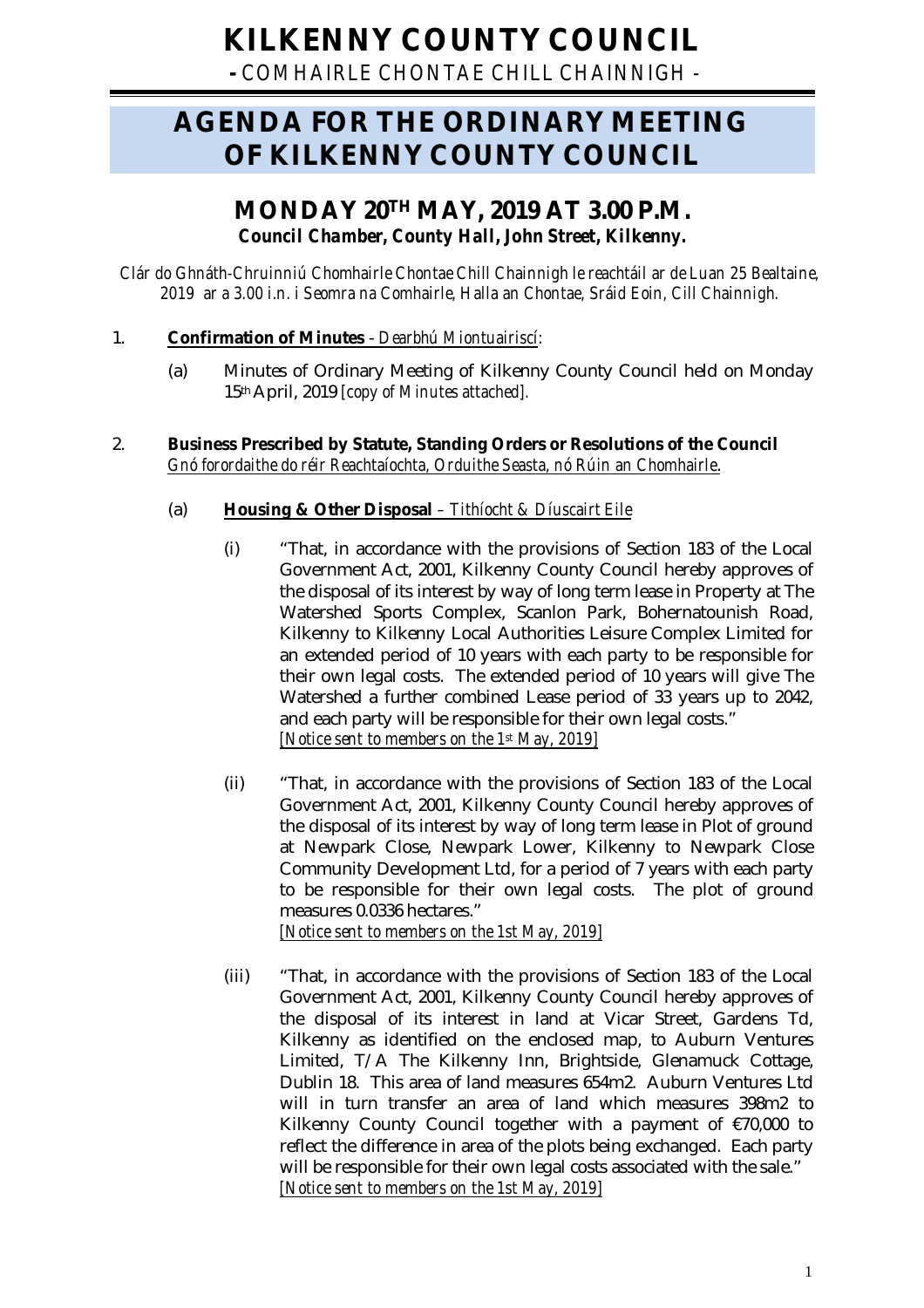(iv) "That, in accordance with the provisions of Section 183 of the Local Government Act, 2001, Kilkenny County Council hereby approves of the disposal of its interest in 3 no. plots of land at Inistioge to Irish Water, Colvill House, 24-26 Talbot Street, Dublin 1 and the disposal of the Council's interest by way of a Permanent Wayleave and Permanent Right of Way on a further 1 no. plot also to Irish Water, for the combined sum of €12,500 with Irish Water being responsible for all legal costs associated with the sale. Combined Sale Plots measure 0.353ha." *[Notice sent to members on the 1st May, 2019]*

## (b) **Planning** *– Pleanail*

- (i) Taking in Charge: Chapel View, Stoneyford, Co. Kilkenny *[Report Attached].*
- (ii) Proposed Part 8 Development of Library at Mayfair, Kilkenny *[Report Attached].*

## (c) **Roads** *– Boithre*

- (i) Section 38: Road Improvement at Hugginstown [*Report to Follow].*
- (i) Section 39: Road Improvement at Kilmacow [*Report to Follow].*
- (ii) Proposed Part 8: Village Enhancements in Piltown.

## (c) **Environment** - *Timpeallacht*

(i) Graveyard Grants *[Report Attached].*

## (d) **Housing** – *Tithíocht*

(i) Incremental Purchase Scheme [IPS] *[Report Attached].*

## (e) **Corporate Affairs** - *Gnóthaí Corparáideacha*

- (i) Delegation of Reserved Functions to Municipal Districts *[Report Attached]*
- (ii) Proposed Changes to Standing Orders *[Report Attached].*
- (iii) Proposed SPC Configuration *[Report Attached].*
- (iv) Chief Executive's Monthly Report *[Report Attached].*

## 3. **Correspondence** *- Comhfhreagras*

## 4. **Business adjourned from a previous Meeting***- Gnó ar athló ó chruinniúroimhe seo*

## 5. **Fix Dates & Times of Meetings** *- Dátaí agus Amanta do chruinnithe a shocrú:*

(i) Schedule of Meetings from May 2019 to August 2019 *[Attached].*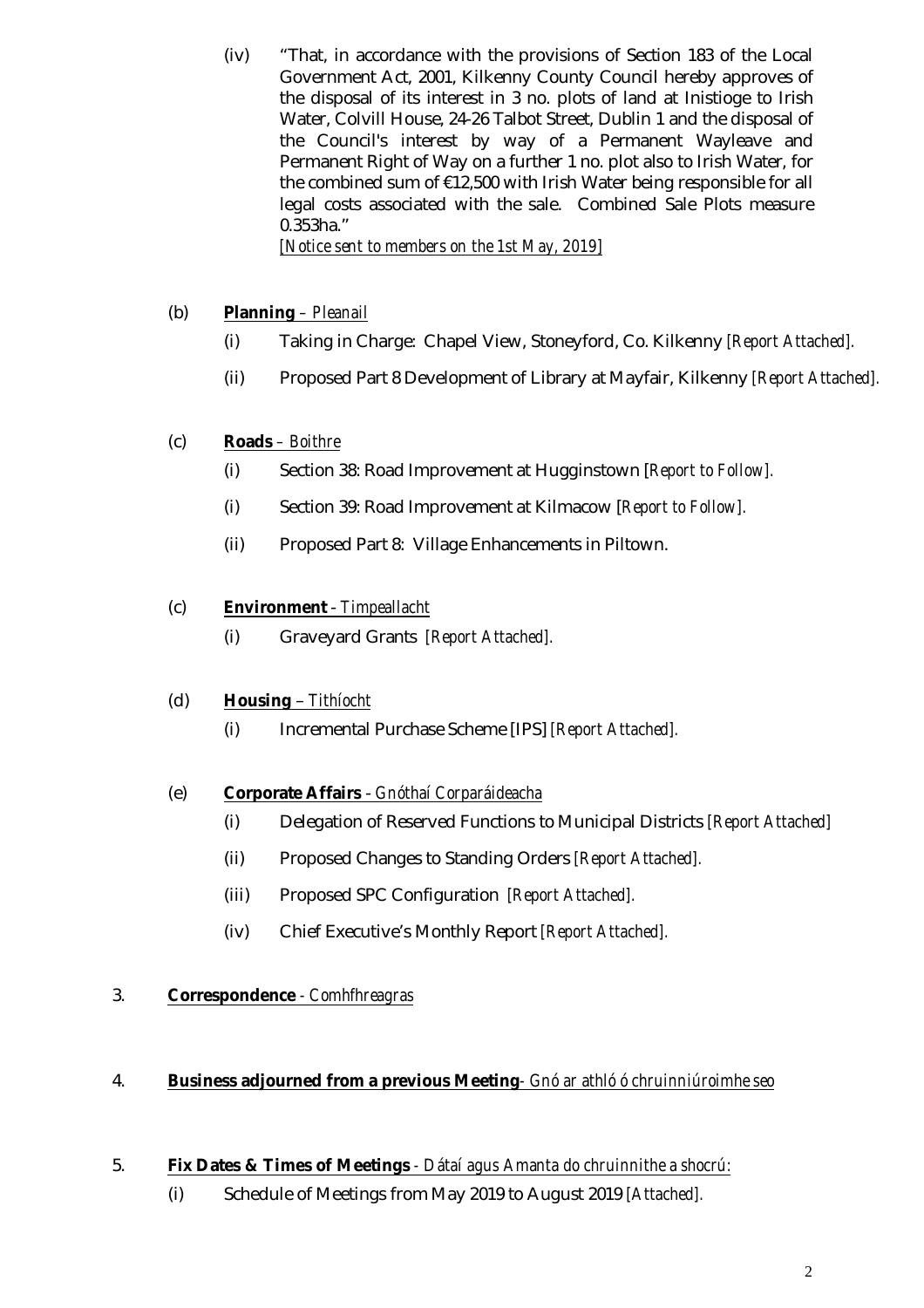- 6. **Consideration of Reports & Recommendations of Committees of the Council***-Plé ar Thuairiscí agus Moltaí ó Choistí an Comhairle:*
- 7. **Other Business set forth in the Notice convening the Meeting –** *Gnó Eile romhainn i bhFógra reachtála an Chruinnithe*
- 8. **Education & Training***– Oideachas agus Oiliúint*

#### 9. **Matters Arising from Minutes** - *Gnótha ag éirí as Miontuairiscí*

10. **Any Other Business** - *Aon Ghnó Eile*

#### 11. **Notices of Motion** - *Fógraí Rúin:*

#### **17 (19) Cllr. Melissa O'Neill**

"That Kilkenny Council calls on the government and Irish Water to amend the Health (Fluoridation of Water) Act 1960 and subsequent Statutory Instrument (42/2007 Fluoridation of Water Supplies Regulations 2007) to ban the addition of fluoride to water supplies.

The EU has issued directives that babies and toddlers should not be exposed to fluoridated water. Children between 1 and 4 are most at risk of developing fluorosis which damages teeth enamel. Studies have linked fluoridation to a wide range of medical diseases including Kidney malfunctions, arthritis and bone cancers.

Hydrofluoric acid is being used to add fluoride to our water at a cost of up to 7 million per annum. This is a neuro toxic industrial waste which can cause damage to the nervous system. Fluoridation is banned in 98% of European countries. The Irish government continues to impose fluoride on the Irish people and on top of that it is now forcing us to pay for it through water charges.

The European Commission is on record as saying "people do not need fluoride for normal growth and development". Fluoridation of water needs to stop immediately. Worldwide research has uncovered links with neurological disorders like depression, Alzheimer's and ADHD, and illnesses like osteoporosis, arthritis, dental and skeletal fluorosis, asthma, pulmonary disease and endocrine dysfunction. All of these illnesses are much higher in Ireland than in unfluoridated Northern Ireland and Europe."

#### **18 (19) Cllr. Melissa O'Neill**

"That Kilkenny Council call on the minister for foreign affairs, the minister for health and the minister for the environment to meet, and cease 5G deployment plan trial in the South East region, Studies must be released back from all EU states as to the extent of risk to our, Health (cancer survivors that have already received radiation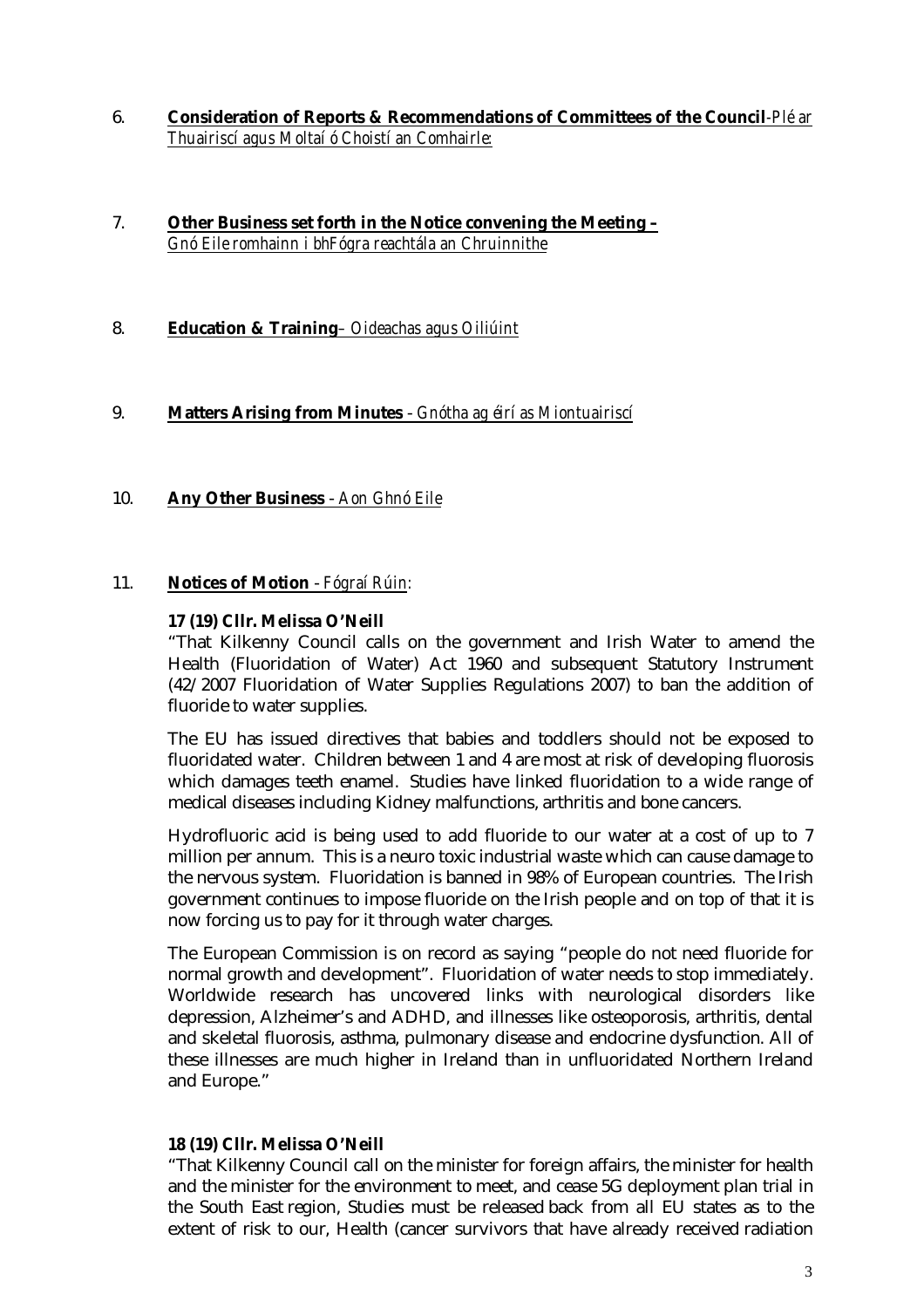especially, and young children), Environment and our National Network security. National Cybersecurity of our telecommunications is at risk.

To quote Robert F Kennedy Jr "5G poses risks to all life, people, bees, migrating birds, Plants, Trees "

This largely unquestioned 5G deployment plan in effect render us all guinea pigs in an experiment, whose health impacts are unknown and may be a crime against Humanity."

#### **19 (19) Cllr. Breda Gardner**

"That this Council recognises the selfless commitment of the Irish Defence Forces (Navy, Army and Air Corps) to the people of Ireland in defence of the nation and in the protection of the internal security of the State. In particular, it acknowledges the role played by the Defence Forces in multinational peacekeeping, humanitarian relief, maritime security and fishery protection.

This Council in its support for the campaign for Respect and Loyalty calls on the Government to immediately take action to resolve the issues relating to the pay and conditions of service of Defence Forces Members as they are seriously impacting retention and recruitment."

#### **20 (19) Cllr. David Kennedy**

"That Kilkenny County Council look into the possibility of putting some kind of hardcore/filling where possible to enable people to park their cars off the slip roads to the M9 motorway."

#### **21 (19) Cllr. Pat Dunphy**

"That this County Council calls on the Taoiseach, the Minister for Agriculture and the government to put supports in place immediately for the Irish beef farmer in this unprecedented crisis".

#### **22 (19) Cllr. Breda Gardner**

"That Kilkenny County Council write to Minister of Environment Richard Bruton to raise an awareness nationally on what non biodegradable wipes, nappies and plastics can do to block sewage systems and devise a strategy."

#### 12. **Notices of Motion from other local authorities seeking support of Kilkenny County Council** *- Fógraí i dtaobh Rúin ó Údaráis Áitiúla eile ag lorg tacaíochta ó Chomhairle Chontae Chill Chainnigh:*

#### **10 (19) Donegal County Council**

"The All-Ireland Pollinator Plan is about everyone working together and contributing to making the landscape more pollinator friendly."

That Donegal County Council

- (a) adopt, implement and actively promote the All Ireland Pollinator Plan on Council open spaces and parks,
- (b) Provide information, training and distribute pollinator guidelines to rural community groups, tidy towns and community development organisations,
- (c) devise and deliver a biodiversity action plan for Donegal County Council."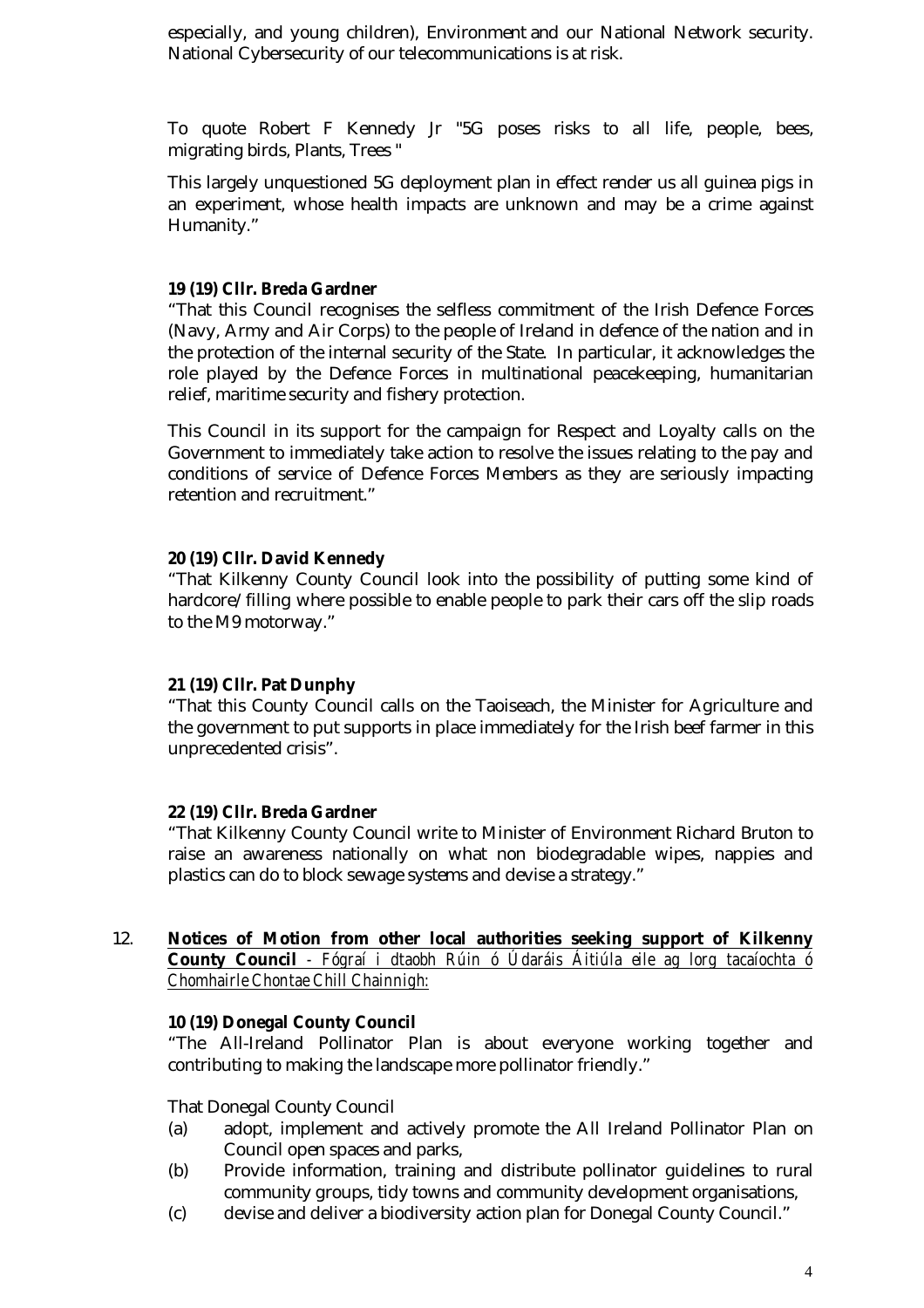## **11 (19) Waterford City & County Council**

"That this Council recognises the selfless commitment of the Irish Defence Forces (Navy, Army and Air Corps) to the people of Ireland in defence of the nation and in the protection of the internal security of the State. In particular, it acknowledges the role played by the Defence Forces in multinational peacekeeping, humanitarian relief, maritime security and fishery protection.

This Council in its support for the campaign for Respect and Loyalty calls on the Government to immediately take action to resolve the issues relating to the pay and conditions of service of Defence Forces Members as they are seriously impacting retention and recruitment."

## **12 (19) Wicklow County Council**

"That Wicklow County Council acknowledge and support the recent #Climate Strikes [1,2] driven by the young people and families in Greystones, Arklow, Dublin and around the country.

That Wicklow County Council have listened and understood the deadly urgency felt by the young people and their demand that all stakeholders and representatives act immediately to ensure that young people have a liveable future in Wicklow, in Ireland and on planet Earth.

That Wicklow County Council agree that the evidence of emergency is overwhelming from IPCC on Climate [3] and from WWF LPR on Biodiversity [4].

That Wicklow County Council agree that, while relatively small in global terms, Wild Wicklow, previously acknowledged as the World's most liveable community, can and must step up and show visible leadership.

That Wicklow will immediate implement the following steps (as leading proactive cities and regions internationally already have):

-Declare a Climate Emergency for Wicklow -Publish a Climate Action Plan -Declare a Biodiversity Emergency for Wicklow -Update and publish a Biodiversity Action Plan -Report regularly on progress on both Action Plans."

## **13 (19) Galway County Council**

"That Galway County Council call on the Minister for Employment Affairs and Social Protection, Regina Doherty T.D., to use all means available to her to uphold the 2008 Labour Court Ruling and to provide an agreed Pension Scheme for community Employment Supervisors and Assistant Supervisors.

The work that CE Supervisors carry out on behalf of the Department through sponsoring bodies is vital to all communities and voluntary services that benefit. The Department funds both the wages and PRSI and controls all aspects of these schemes.

It is regrettable that despite the 2008 ruling from the Labour court which is a vital part of the States Industrial Framework and a Dáil Vote in April 2018, a calculated government campaign led by Regina Doherty is in place to undermine the implementation of same.

It is simply unjust that the state conspires against these very dedicated professionals and tries to deny them their pension rights.